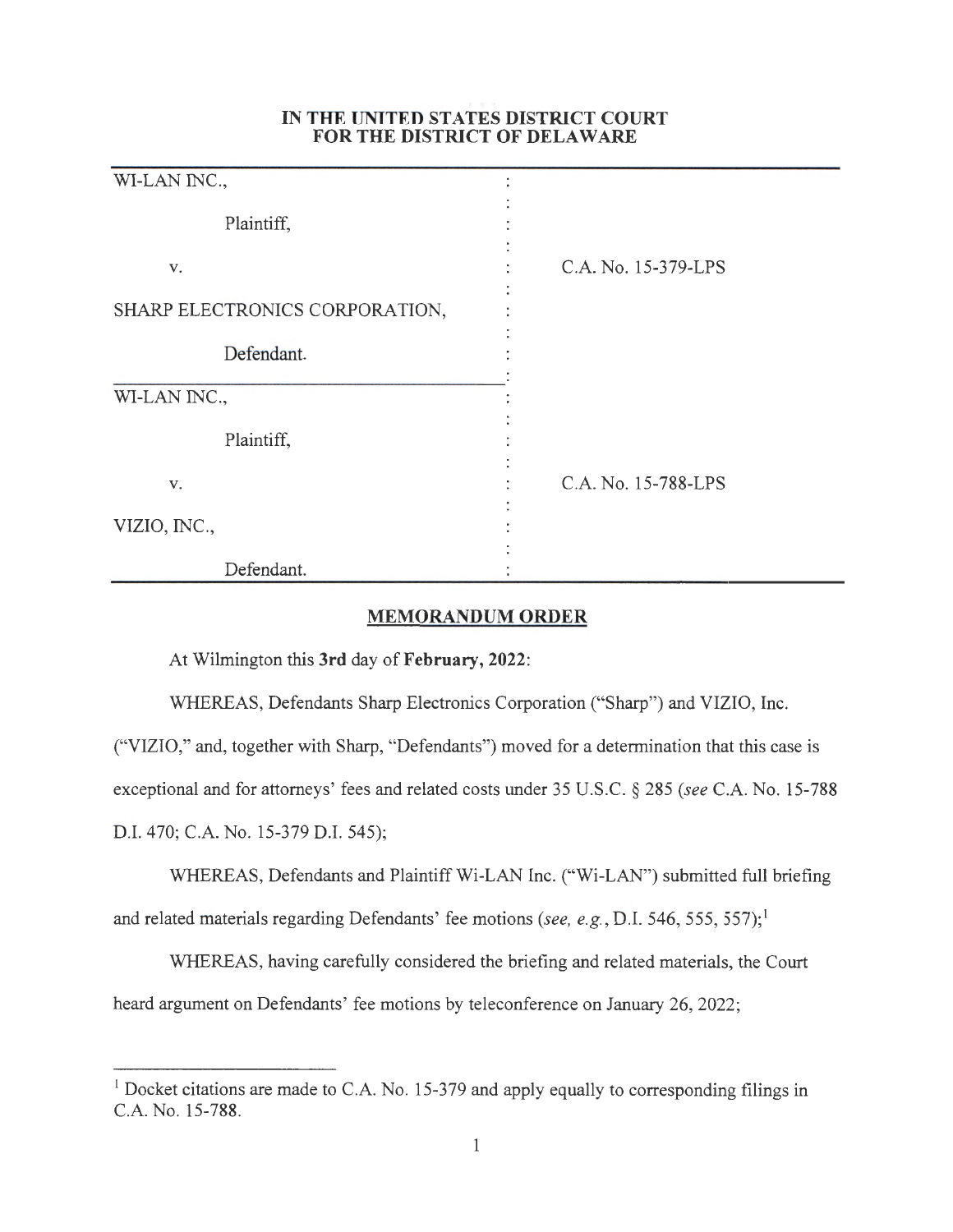## **NOW, THEREFORE, IT IS HEREBY ORDERED** that Defendants' motions for

attorneys' fees (C.A. No. 15-788 D.I. 470; C.A. No. 15-379 D.I. 545) are **GRANTED IN PART** 

## and **DENIED IN PART.**

The Court's Order is consistent with the bench ruling announced at the conclusion of the

hearing, excerpts of which are reproduced below.<sup>2</sup>

Under 35 U.S.C. § 285, in exceptional cases, the Court may award reasonable attorney fees to the prevailing party. Here, there is no dispute that the defendants are the prevailing parties, so I will not address that requirement any further.

An exceptional case is one that stands out from others with respect to the substantive strength of a party's litigating position, considering both the governing law and the facts of the case or the unreasonable manner in which the case is litigated. $[3]$ 

The movant, here the defendants, bears the burden of proving exceptionality by a preponderance of the evidence.

Ultimately, the determination of whether a case is exceptional lies within the Court's discretion based on the totality of the circumstances. And once the Court has determined that a case is exceptional, it still retains the discretion to deny an award of attorneys' fees.<sup>[4]</sup>

Important to my analysis ... in this case is that, as the Federal Circuit explained in *I.V. v. Trend Micro*,<sup>[5]</sup> the Court must make the exceptionality determination at the level of the overall case; that is, the Court must decide whether the case as a whole is exceptional.

It is possible for a case to be overall exceptional based on just one or a few isolated events, but the key is that the finding must be as to the case overall considering the totality of circumstances. Thus, a framework for the analysis that I will undertake is as follows:

<sup>&</sup>lt;sup>2</sup> The Court adopts the full bench ruling. For clarity, the excerpt of the transcript contains some minor stylistic adjustments beyond those explicitly called out below.

<sup>3</sup>*Octane Fitness, LLC v. ICON Health & Fitness, Inc.,* 572 U.S. 545, 554 (2014).

<sup>4</sup>*ICON Health & Fitness, Inc. v. Octane Fitness, LLC,* 576 F. App'x 1002, 1005 (Fed. Cir. 2014).

<sup>5</sup>*Intel!. Ventures I LLC v. Trend Micro Inc.,* 944 F.3d 1380, 1384 (Fed. Cir. 2019).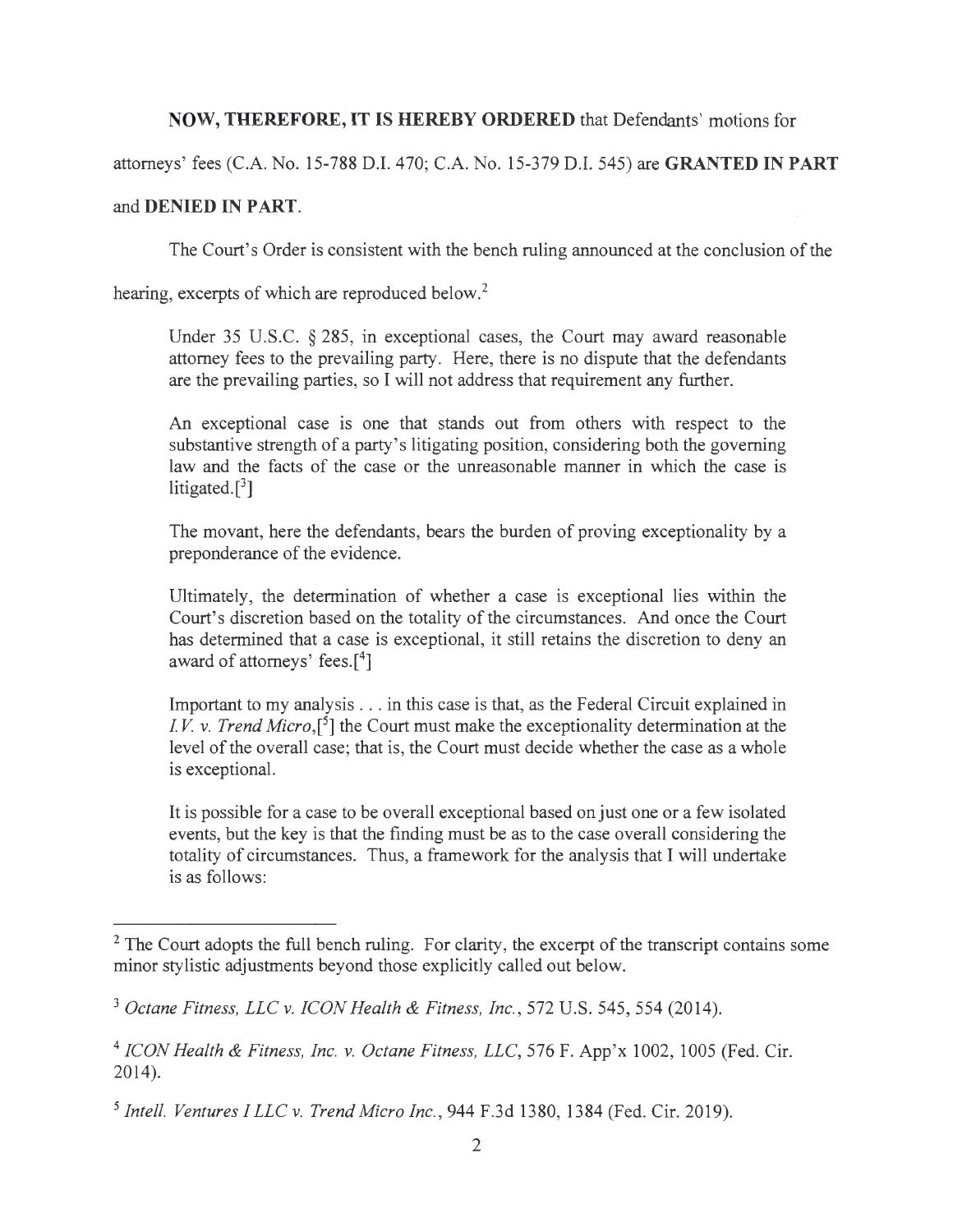First, I will decide, up or down, whether this case as a whole is exceptional.

Second, I will then determine whether, even if it is exceptional, [I] should ... award fees.

Third, ifl decide to award fees, I then have to decide how much to award. And this third step in turn requires me to consider two subsidiary considerations: (a) is there a reason to tailor the amount awarded to only that conduct which made the case exceptional overall; that is, is there a need to calibrate the amount the moving party must pay to reflect only the fees incurred by the prevailing party that were in some way caused by the losing party's conduct that makes the case exceptional overall? And, (b), the fees must be reasonable in terms of hours expended and rates charged.

So with that background, let me turn to the analysis. Defendants here seek attorneys' fees and costs on the basis that Wi-LAN's assertion of three patents, what I'll refer to as the '654, '250, and '774 patents $\left[\right]$ , ... throughout the litigation was exceptional within the meaning of Section 285.

Before I turn to the arguments with respect to each patent specifically, I want to make some high-level observations about this case as they demonstrate why, in my view, determining the right resolution to the pending motions has been very challenging.

First, as I will explain, I disagree with a lot of the broad accusations defendants have made in their characterization of this case as akin to a nuisance suit and a case that was frivolous and doomed from the start....

Second and relatedly, I cannot say that this is [a] case I believe plaintiff should have been deterred from ever filing.

Third, I agree with the plaintiff that this case did involve routine disputes and that plaintiff prevailed on some of them.

But fourth, and very importantly, this case consisted of more than just mere routine disputes in a run-of-the-mill patent case. In particular, how the plaintiff handled the issues relating to the source code and the other evidence necessary to prove infringement of the '654 patent does make this case stand out and makes it overall exceptional.

In relation to this evidence, plaintiff did not act with the diligence it should have, and it never attained reliable and admissible evidence that was crucial to its case. Yet, plaintiff continued to assert the ' 654 patent long after it knew or, at minimum, should have known, it could not prevail on its claims of infringement of

 $6$  The full citations for the patents are: U.S. Patent Nos.  $6,359,654, 6,490,250$ , and  $5,847,774$ .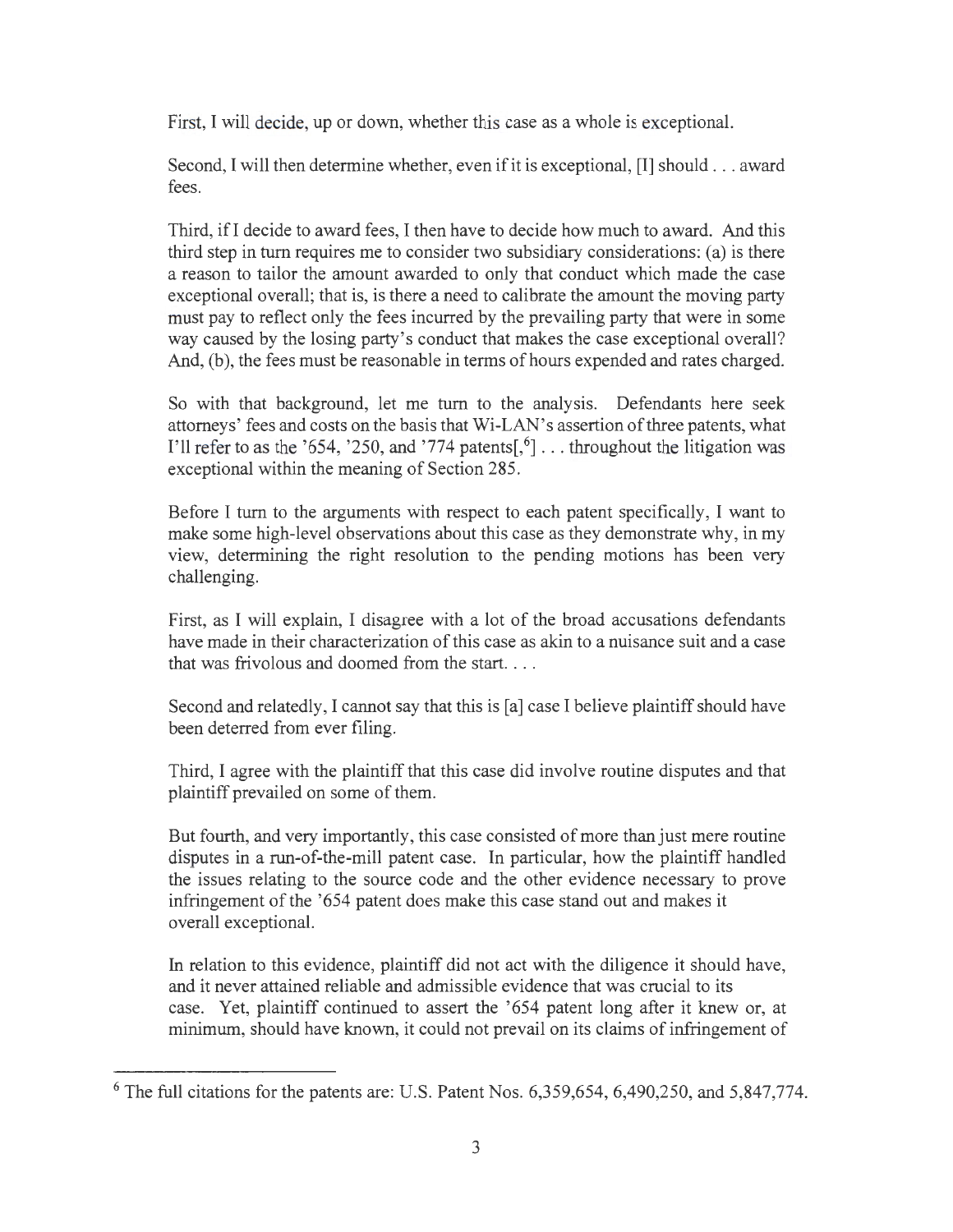that patent.

So let me start by analyzing the '654 patent issues. As to the '654 patent, defendants first argued Wi-LAN advocated an exceptionally weak position by asserting a direct infringement theory based on . . . *SiRF Technology.[7]* 

 $\ddotsc$ 

In granting defendants' motion for summary judgment, this Court found Wi-LAN's reliance on *SiRF* "unavailing. "<sup>8</sup>

 $\cdots$ 

While this Court ultimately rejected plaintiff's theory  $\dots$  at the summary judgment stage, it is not persuaded that Wi-LAN's theory was so far-fetched as to make this case exceptional. [And, a]lthough this case is distinguishable from *SiRF,* Wi-LAN's reliance on *SiRF* did not constitute such a weak litigation [position] that it makes this case, as a whole, exceptional.

 $\ldots$ 

Next, defendants [argue] ... that Wi-LAN's decision to continue litigating the '654 patent after failing to obtain admissible evidence renders this case exceptional.

As the Court will explain, it does agree in part with defendants' position. From the beginning of this case, it's important to point out[,] Wi-LAN knew that to prove its direct infringement case, it would need source code from third party SoC manufacturers for the period of 2009 to 2017. And when I say "the beginning of this case," I mean no later than the initial case management conference.

Defendants explained that reality at the initial case management conference in February 2016 and reiterated it during the July 2016 discovery teleconference.

During discovery, Wi-LAN requested several extensions to serve its infringement contentions. And the Court expressed skepticism that plaintiff had been diligently pursuing this discovery.

For example, in September 2017, the Court stated: "I really am not persuaded that through reasonable diligence, plaintiff could not have met the deadline that I already set or possibly even one of the earlier deadlines that I had set."[<sup>9</sup>]

<sup>9</sup> D.I. 182 at 26.

<sup>7</sup>*SiRFTech. , Inc. v. Int '! Trade Comm 'n,* 601 F.3d 1319 (Fed. Cir. 2010).

<sup>8</sup> D.I. 487 at 12.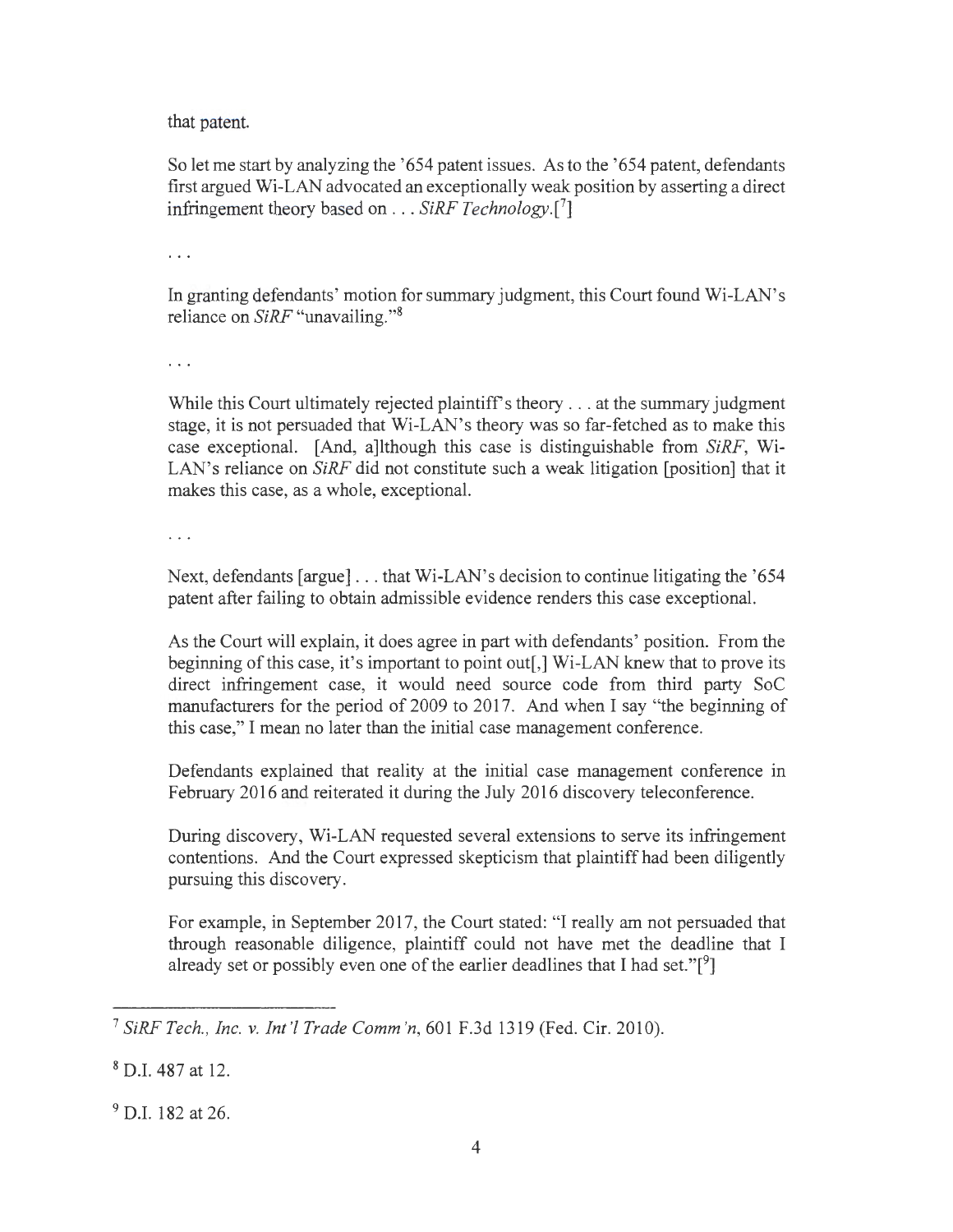At that same conference, I said that already at that time, "a really strong case" could be made that I should deny plaintiff any further time to obtain the evidence it had still yet to obtain.[10]

On appeal, the Federal Circuit also addressed Wi-LAN's diligence. And I think it agreed with me that Wi-LAN should have done better. For that, I point specifically to ... the opinion issued by the Federal Circuit:

Wi-LAN had ample time to obtain the source code and to find custodial witnesses to authenticate the source code over the course of discovery but failed to do so.

Wi-LAN had been on notice since early 2016 that it was going to need the system-on-chip source code from third parties to prove its direct infringement case. Throughout the litigation, Wi-LAN repeatedly requested extensions of time to obtain the source code from the third-party manufacturers. Ultimately, however, Wi-LAN only procured a single printout version of the source code with declarations after suing the third party manufacturers.<sup>[11</sup>]

Wi-LAN maintains now that it diligently pursued such discovery, including by issuing subpoenas and engaging in negotiations with third parties. The process, it contends, was substantially hampered by much of the relevant source code residing out[ side] of the United States and resistance from third party production of this highly confidential information. And Wi-LAN's correspondence with some of the third party SoC manufacturers reflects this resistance.

Ultimately, unable to obtain the source code it needed, Wi-LAN sued the SoC manufacturers for patent infringement. And although Wi-LAN appears to admit that these lawsuits were aimed at securing the discovery it could not obtain in this case, Wi-LAN, nonetheless, maintains that it has legitimate claims against these SoC manufacturers as inducing and/or contributory infringers.

The fact that Wi-LAN procured this evidence by filing these suits does not . . . amount to harassment, as defendants allege, or make this case exceptional.

. . . The Court doesn't agree with the defendants, as I noted, that this was harassment, but I also don't agree with Wi-LAN.

Wi-LAN contends this evidence is irrelevant and that I must focus just on the two cases before me; that is, the suits against Sharp and VIZIO, which are related and

<sup>10</sup>*Id* at 25-26.

<sup>11</sup> D.I. 539-1 at 18.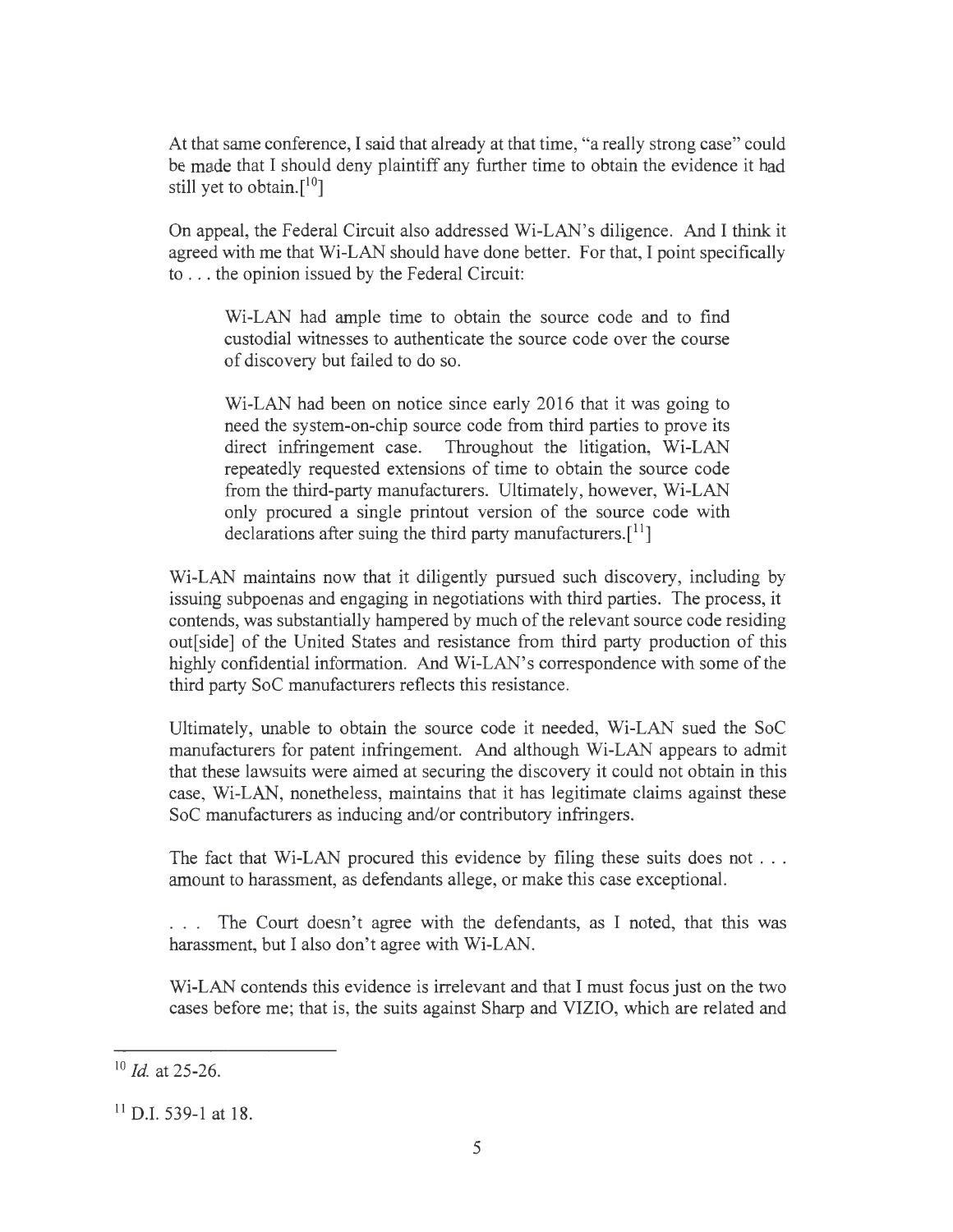are both the subject of today's hearing and of my ruling. And that I shouldn't look at any other cases. Under the circumstances here, I disagree with Wi-LAN. The other suits are the very mechanism by which Wi-LAN obtained evidence that it interjected into this case. Evidence on which my summary judgment decision largely turned.

Where that evidence came from and the circumstances under which it was acquired and produced into this case was pertinent to my summary judgment analysis. Specifically, the application of the various rules of evidence. And [it] is a relevant and fair consideration on a 285 motion.

On that point, I would add that the whole set of circumstances relating to how the plaintiff obtained the third party [declarations,] and tried to use [them] in this case, and failed to justify [their] admissibility, and did not act with the thorough diligence [with] which it should have, together make this case overall stand out from the rest and make it exceptional.

But in saying that, I do want to emphasize I disagree with defendants' nefarious interpretation of plaintiff's efforts to acquire the source code. They have not proven by the required preponderance of the evidence that plaintiff all along really preferred not to even obtain the source code as part of a strategy to drive up defendants' costs without ever genuinely intending to resolve this case on the merits.

I'm not persuaded that plaintiff's lawsuits were designed to and/or yielded false evidence ... from the third parties or that these third parties were induced to supply false evidence as part of a sweetheart deal to avoid expensive patent litigation.

As I said in the summary judgment opinion, the circumstances by which plaintiff came to acquire the SoC manufacturers' evidence undermine the reliability and credibility of the evidence, which supported the Court's conclusion on nonadmissibility. But none of that means that I'm buying into the alleged nefarious scheme that defendants accused plaintiff [ of] having engaged in with respect to that evidence.

While I do not find that Wi-LAN's assertion of the '654 patent against the two defendants was frivolous or in bad faith from the start, there did come a point at which, based on the developments of the litigation and particularly all those surrounding circumstances related to the source code and the related evidence, ... it was no longer reasonable, in my opinion, for Wi-LAN to continue to press its '654 [patent] infringement claims against these defendants.

At some point, Wi-LAN should have realized, and I think did realize, that the lawsuits against the third party manufacturers and the other efforts to obtain the evidence would ultimately yield nothing more than a single version of RTL source code from 2017, and the accompanying declarations stating that there are no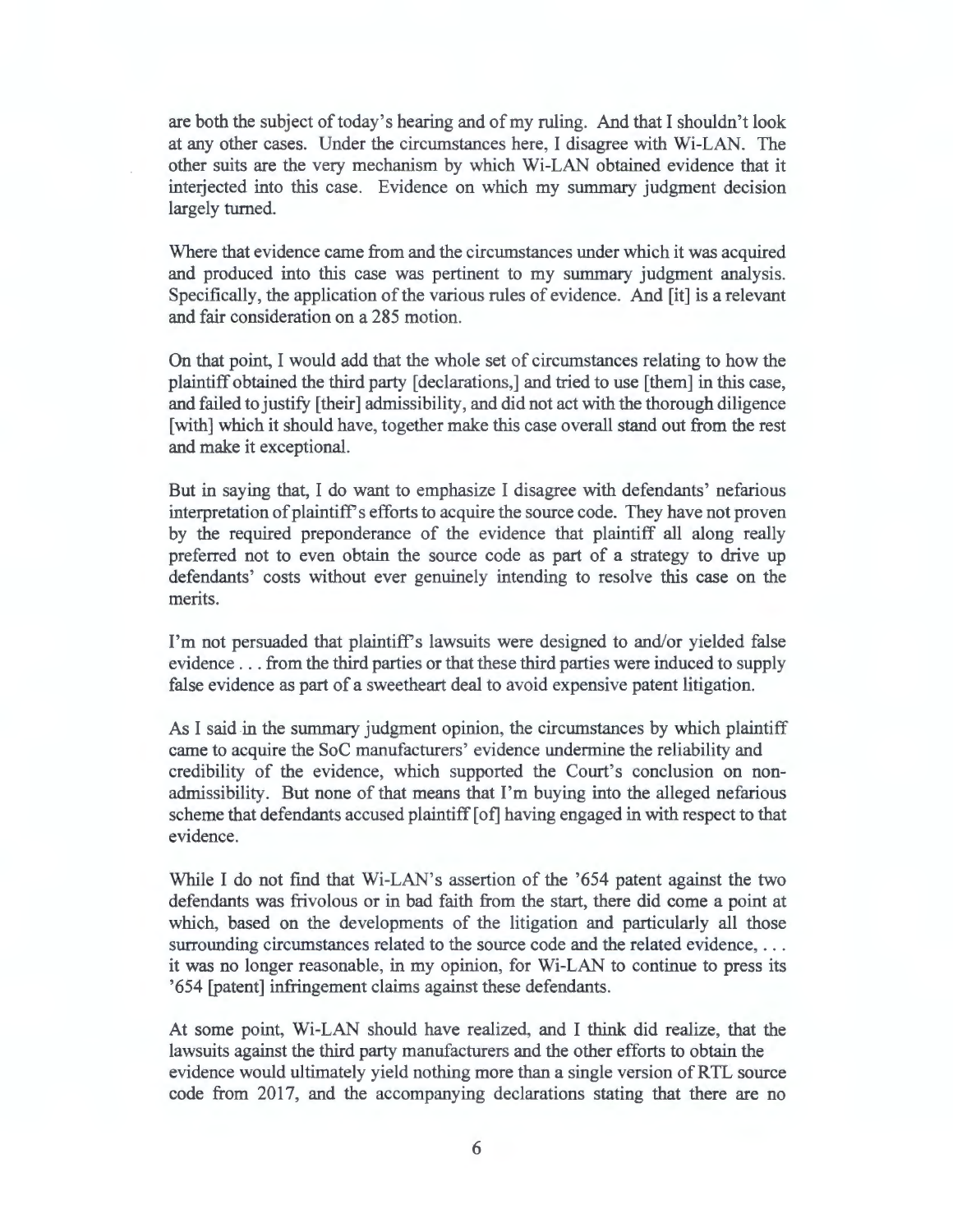material differences between the version of the code produced and any versions used through 2009.

At some point, Wi-LAN should have realized that this was the best it was going to get and that it would not be enough - not enough to persuade a factfinder on the merits by a preponderance of the evidence and not enough, even, to survive a summary judgment motion for noninfringement.

Wi-LAN should have realized its evidence would not be viewed as reliable or admissible and should have, and I think did, know that its declarants would not show up at trial. So, again, from all of that, [it] should have realized it did not have sufficient admissible evidence to sustain its burden on infringement.

The ... admissible evidence that was missing, Wi-LAN had to know, was crucial to its effort to prove infringement of the claims of the '654 patent. It was absolutely critical that Wi-LAN have sufficient admissible evidence on these points to press its case to a successful conclusion.

Wi-LAN should have, and I think did, realize this at some point. And after that point, Wi-LAN should not have continued to litigate its claim that defendants infringed the '654 patent. That Wi-LAN nonetheless continued to do so makes this case overall stand out from the rest and makes it exceptional.

So among the many difficult questions implicated by th[ ese] motions [is:] what is that point? When is that date after which Wi-LAN should have turned back and not continued to assert the '654 patent against these defendants?

It's difficult to identify with precision, but I need to make some finding. And I'm sure multiple dates could be justified based on the evidence, but the date that I have determined is most fair to use is April 26, 2018. That is the day that Wi-LAN obtained the last of the foreign third party SoC manufacturers' declarations from MStar.... By no later than that date, Wi-LAN had to have known it could not survive the defense motion for summary judgment of noninfringement because of its lack of critical, admissible evidence.

With the declarations in hand and knowing that was all it was going to be able to get from these third parties, by no later than that date, Wi-LAN had to have known it lacked sufficient admissible evidence to prove its infringement contentions. It had to have known [about] the many issues relating to the reliability of the declarations on the crucial point of whether the source code [had] materially changed, [and about] the related issues with admissibility.

Among the problems, and they're detailed in the record, including my opinion and the Federal Circuit's opinion, . . . is that almost all of the declarations were obtained before the Court issued its claim construction order in this case, raising the question of just how could the declarants [have known] what distinctions were material as it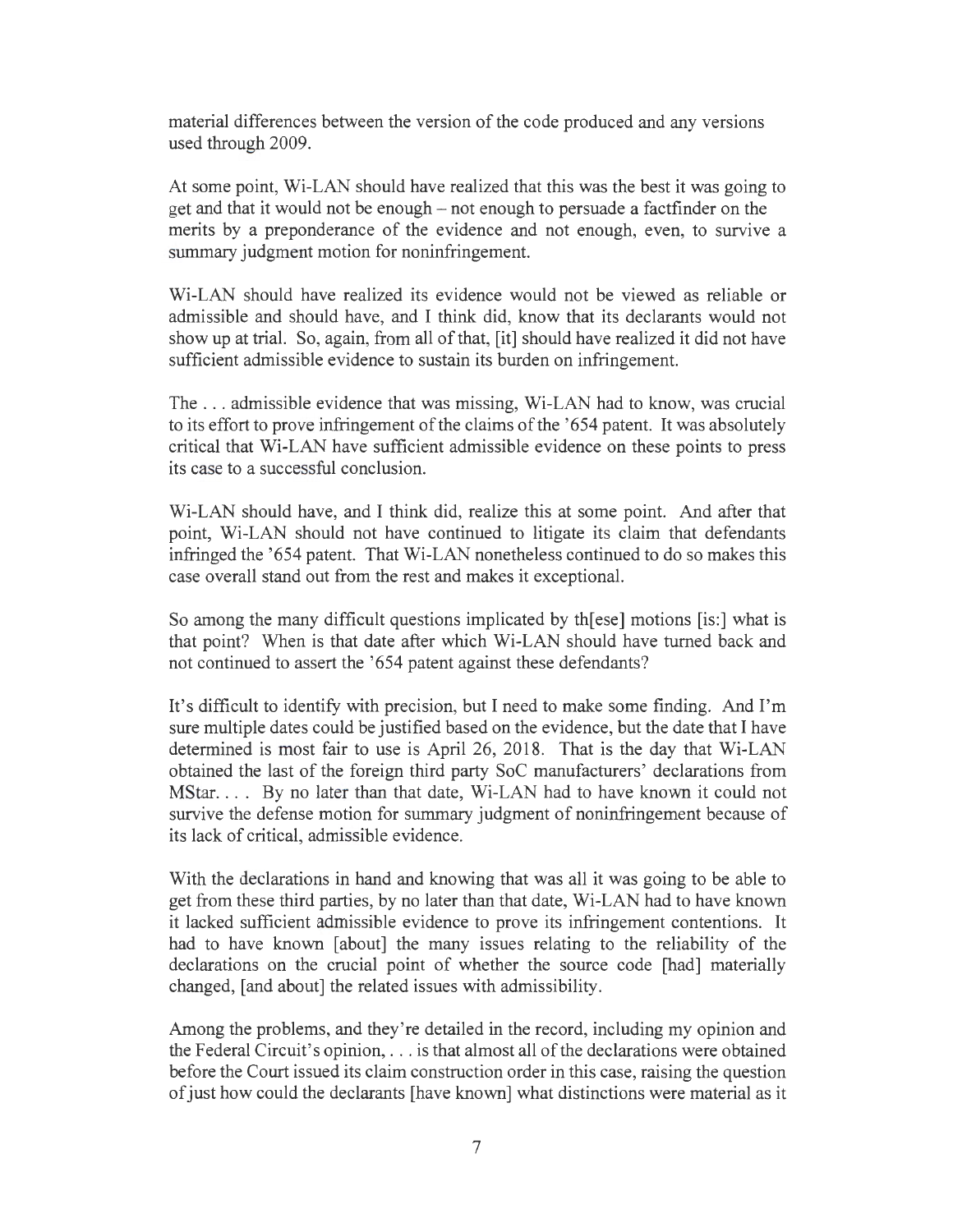pertains to this case.

Further, MediaTek had suggested earlier in the case that it could not produce anyone who could state under oath that there are no material differences between the chips over the nearly eight years.

Wi-LAN seems to have [had] no real strategy with respect to how it was going to admit the evidence necessary to prove its case on the '654 patent. It had no helpful answer to the Court's questions on this issue at the summary judgment hearing. Later, it did cite to various Federal Rules of Evidence, but both this Court and the Federal Circuit found that they did not, any of those rules, come close to supporting admissibility here.

[W]e heard ... some back and forth from both sides on the Federal Circuit opinion and that  $[it]$ 's a precedential opinion and fairly detailed.  $\dots$ 

One could speculate, as the plaintiff has, that this means the Federal Circuit thought these are difficult, substantive issues, and that should affect or incline me to think that the case is not exceptional. The defendants alternatively speculate that some of the plaintiffs arguments, particularly on the evidentiary point, are so weak that the Federal Circuit thought it important to deal with that on a precedential opinion because it [has] never seen them before and never wanted to see them again. I don't know, and none of us know.

[T]he exceptional nature of the case was not an issue before the Federal Circuit at that time, and ... I see no reason to credit anybody's speculation on that point for today's disputes.

But for the reasons that I have tried to give relating to the handling by Wi-LAN of the issues, relating to obtaining crucial admissible evidence necessary to prove its claims of infringement of the '654 patent, for those reasons, I do find that this case stands out from others and is overall, as a case in the totality, exceptional. And that's why I've granted the defendants' motion[s] in part.

It's notable, too, in this regard, that in connection with this whole set of issues relating to source code, infringement contentions, and the ultimate admissibility of the evidence, these issues which arose multiple times, as detailed in the record, including in the briefing and in argument on today's motion[s], it's notable that I advised the parties way back in December  $2016$ ,  $[12]$  that defendants at the conclusion of the case may cite their experience with plaintiffs infringement contentions as a basis for arguing that this case is exceptional for purposes of Section 285.

<sup>12</sup> D.I. 137.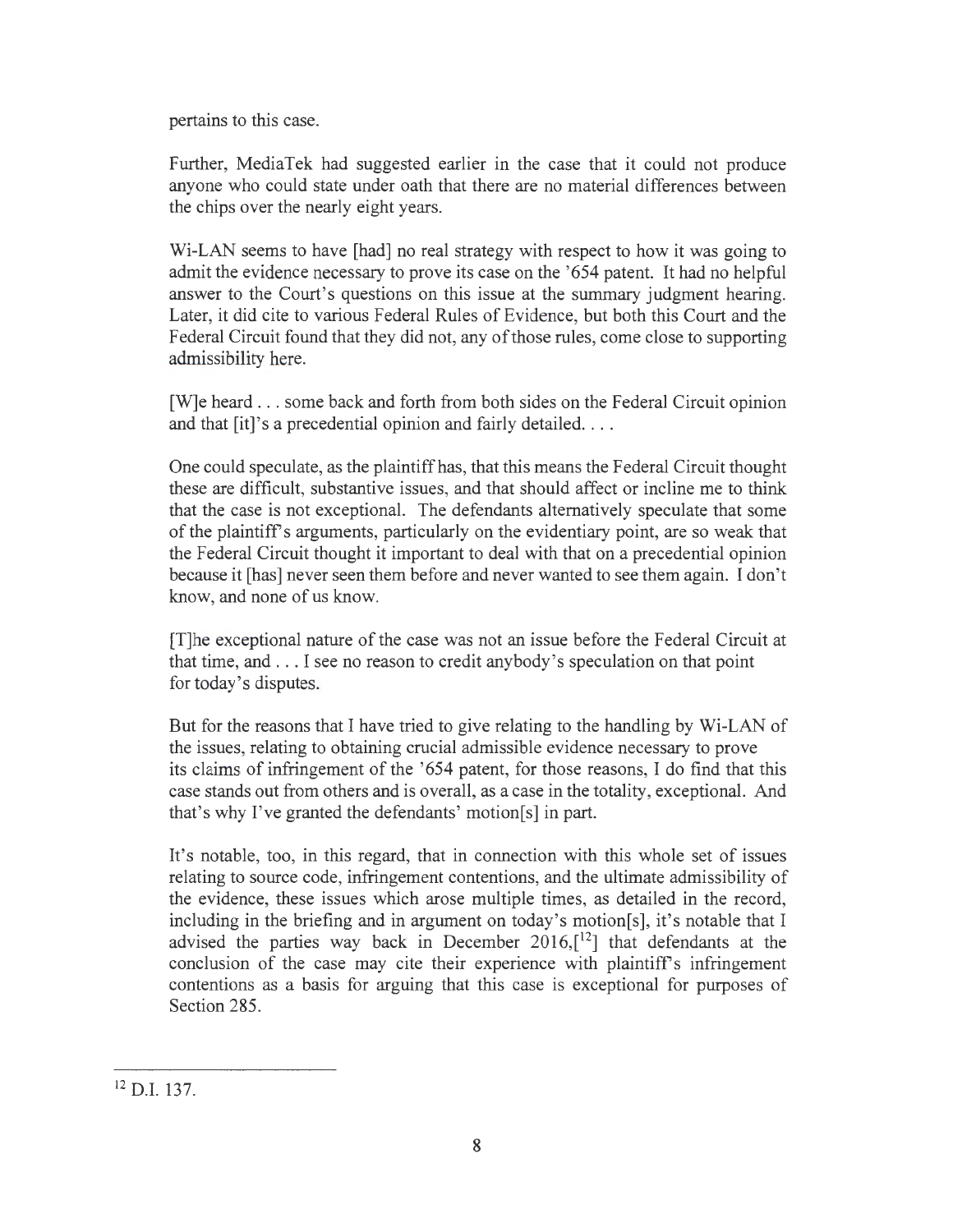This is not the only case in which I have said similar things well before the end of the case, but it doesn't happen very often. And that's further evidence that this case does stand out from the many, many other patent cases that I have handled.

So the Court will be requiring Wi-LAN to pay defendants' reasonable attorneys' fees incurred in connection with defending against assertion of the '654 patent claims from the date Wi-LAN obtained the last of the third party declarations, that is April 26, 2018, through this Court's entry of final judgment as to the '654 patent, which occurred on September 12, 2019.

The Court's fee award reflects the unnecessary effort defendants had to expend to continue defending claims that Wi-LAN knew or should have known by no later than the date I identified, rested on unreliable, insufficient, and inadmissible evidence.

This type of analysis and the award that I'm granting is, I believe, fully consistent with *I.V. v. Trend Micro*, [in which the Federal Circuit stated:] "[C]ourts frequently award attorney fees under  $\S 285$  in an amount related to particular conduct and circumstances that stood out and made a case exceptional, even when the entirety of the conduct in the case was not exceptional from start to finish." $[13]$ 

And I would just emphasize that my decision does not signify, in my view, that the case was only exceptional from April 2018. Rather, as the law requires, I find that overall, making a singular assessment of this case from start to finish based on the totality of circumstances, . .. Wi-LAN's continued litigation of the '654 patent from that date  $-$  despite the lack of reliable, admissible, sufficient evidence  $-$  when considered as part of the totality of the circumstances, rendered the entire case ... exceptional.

That's all I have to say on the '654 patent. Let me briefly touch on the other two patents. There's much less to say on those.

With respect to the '250 patent,  $\dots$  I do not find that anything about the plaintiff's handling of the ... patent makes this case exceptional. It adds no further weight to what I have already said about the '654 [patent].

The non-exceptionality of issues with respect to the '250 [patent] does not undermine the overall finding [that this is an] exceptional case, for the reasons I've given.

 $\cdots$ 

[Similarly,] I find nothing exceptional in how the plaintiff handled the '774 [patent].... [This finding, too,] does not detract from the overall finding ... that

<sup>13</sup>*Intel!. Ventures I,* 944 F.3d at 1384.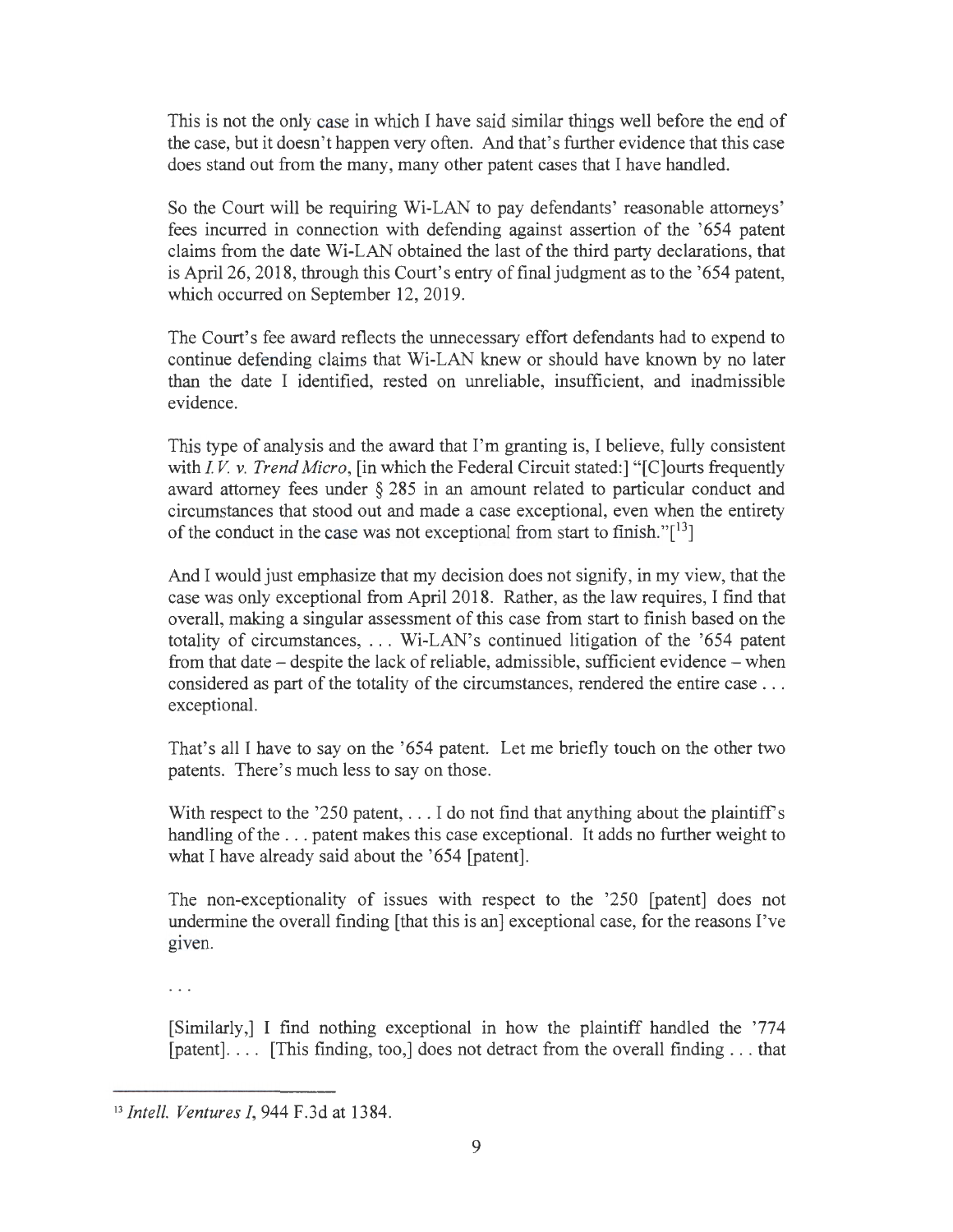the case, as a whole, is exceptional.

 $\ldots$ 

[The parties' disputes with respect to the '774 patent were] routine for patent litigation. This is not the only case in which I've seen parties unable to agree on the terms by which a patent will be dismissed, even when they agree that it will be dismissed and they have nothing further to fight about on that patent.

 $\cdots$ 

Let me say a few things in conclusion.

[F]irst, about the appeal. It's not entirely clear to me, [but] I think defendants are asking for me to award their fees that they incurred in relation to defending against plaintiffs appeal of my judgment in favor of defendants. I am not granting that portion of the defendants' motion[s].

Defendants have pointed to no aspect of the appeal that constituted either an objectively unreasonable litigating position or any other unreasonable manner of litigating.

I realize that I could allow defendants to recover additional attorneys' fees incurred in defending against the unsuccessful appeal by Wi-LAN to the Federal Circuit, even without finding that the appeal itself was in any way exceptional, but I see no meritorious basis for doing so here. Not only was the plaintiff well within its rights to take the appeal, it raised reasonable appellate issues. And I see nothing in the appellate record to indicate that it was anything other than a routine appeal.

 $\cdots$ 

[Second,] to the extent ... defendants [seek] "other costs" beyond attorneys' fees, I don't have much detail in the briefing as to what other costs the defendants may be seeking to have awarded to them, but I also don't see any persuasive basis to do that.

So, in conclusion, as I have said, defendants' renewed motions for attorneys' fees and costs will be granted in part and denied in part.

 $\cdots$ 

To summarize the analysis in terms of the framework that I outlined at the start:

[First], I find by a preponderance of the evidence that this case, as a whole, stands out from the rest and is exceptional. This finding is based on Wi-LAN's handling of the source code and related evidence necessary to prove infringement of the